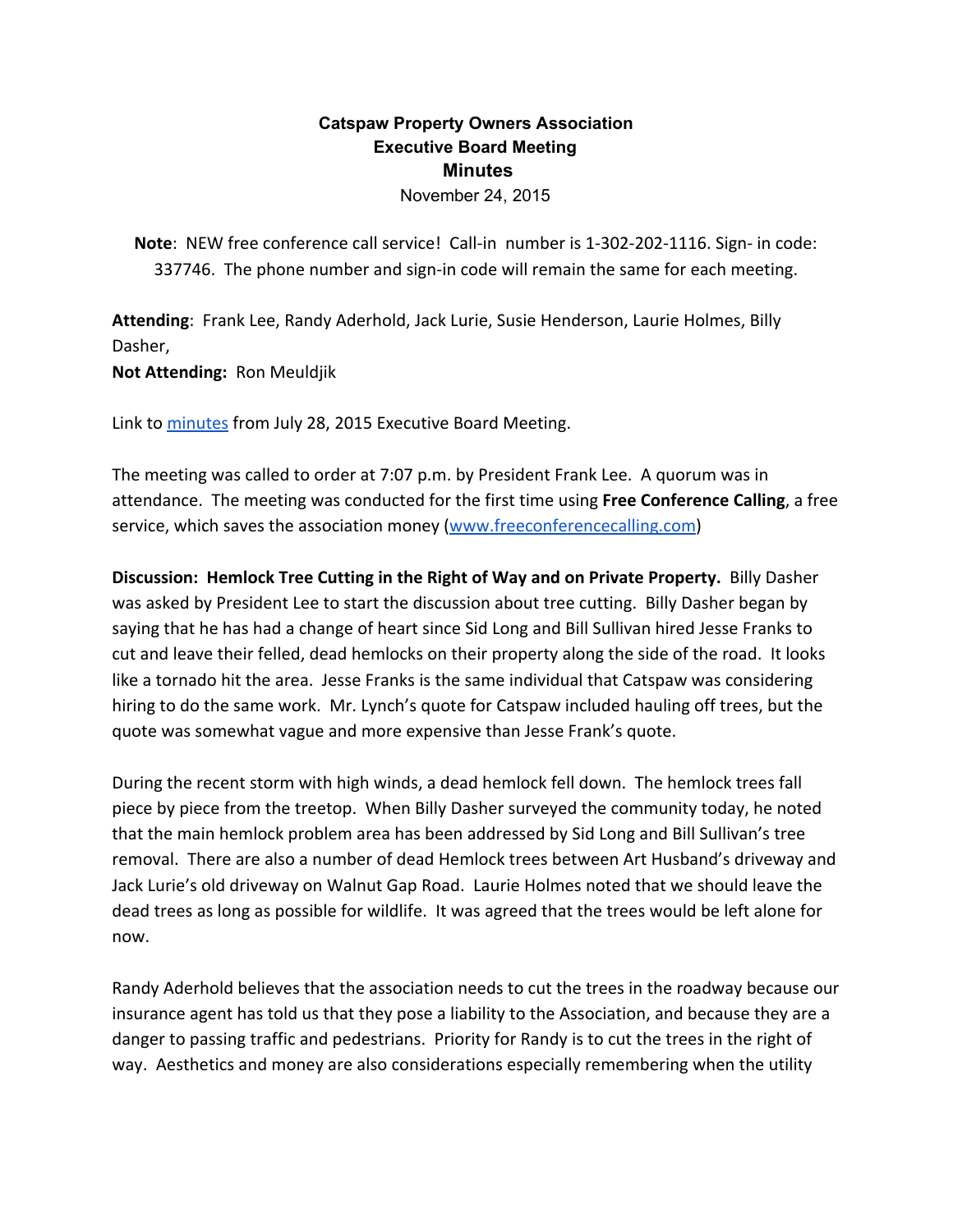company cut trees under the powerlines. Billy will try to get Wayne Lynch back up to Catspaw to see what he can do within the estimated right of way. Survey is not necessary.

Susie Henderson asked Billy why he thought the Sullivan's chose to take down their dead hemlocks this fall? Billy said and Randy confirmed that Randy had talked with Sid Sullivan and told her that the association might be interested in taking down dead hemlocks that were on their property.

Frank Lee asked if we need to mark the remaining trees? Susie agreed to work with Billy to note the affected property owners and inform them in early December of the dead and/or dying Hemlock trees. Frank Lee asked whether trees are on lots with or without houses? No structures are involved according to Billy. No action has been taken yet on identifying and notifying homeowners of problem trees. Billy said that identifying trees near the margins is a challenge so having contiguous lot owners sign a notification. Frank suggested that a general letter with a place for people to sign and return their permission to hold the association harmless. Once the dead hemlock survey is completed, Frank gave permission to Billy and Susie to draft a letter to send to homeowners. No deadline, but do when convenient.

Quote of \$7,300 for roadwork was subtracting out the work that Jack Lurie agreed to do to to remove rocks. Billy moved that we accept the Wayne Lynch proposal for \$7,300 which is within our budget. Jack Lurie seconded the motion. Motion accepted by board.

Billy Dasher wanted to authorize reimbursement for Jack Lurie's expenses to remove rocks. Motion made and approved.

## **Update on current check signers Jack Lurie**

Every Officer of the Board, except for Randy, is now a bank check signer. We currently have four signers. Jack would like to have Randy as a signer to ensure that there are always two check signers at Catspaw. Randy's last trip to close up will be in early December. Any other signer can accompany Randy to the bank to add him.

## **New Road Issues Noted Susie Henderson**

- Blocked culverts and ditches causing overflow and erosion of roads
	- Cats Paw Road and Chips Lane
	- Cats Paw Road above Mitchell's house and below Mechling's home
	- Rusty Ridge Road washing down McCollister driveway
- Buckhead Road is part of Catspaw subdivision down to the bottom of the hill. Water is coming down a rudimentary driveway below a culvert on Sean Smith's property and

## **Roadwork Billy Dasher**